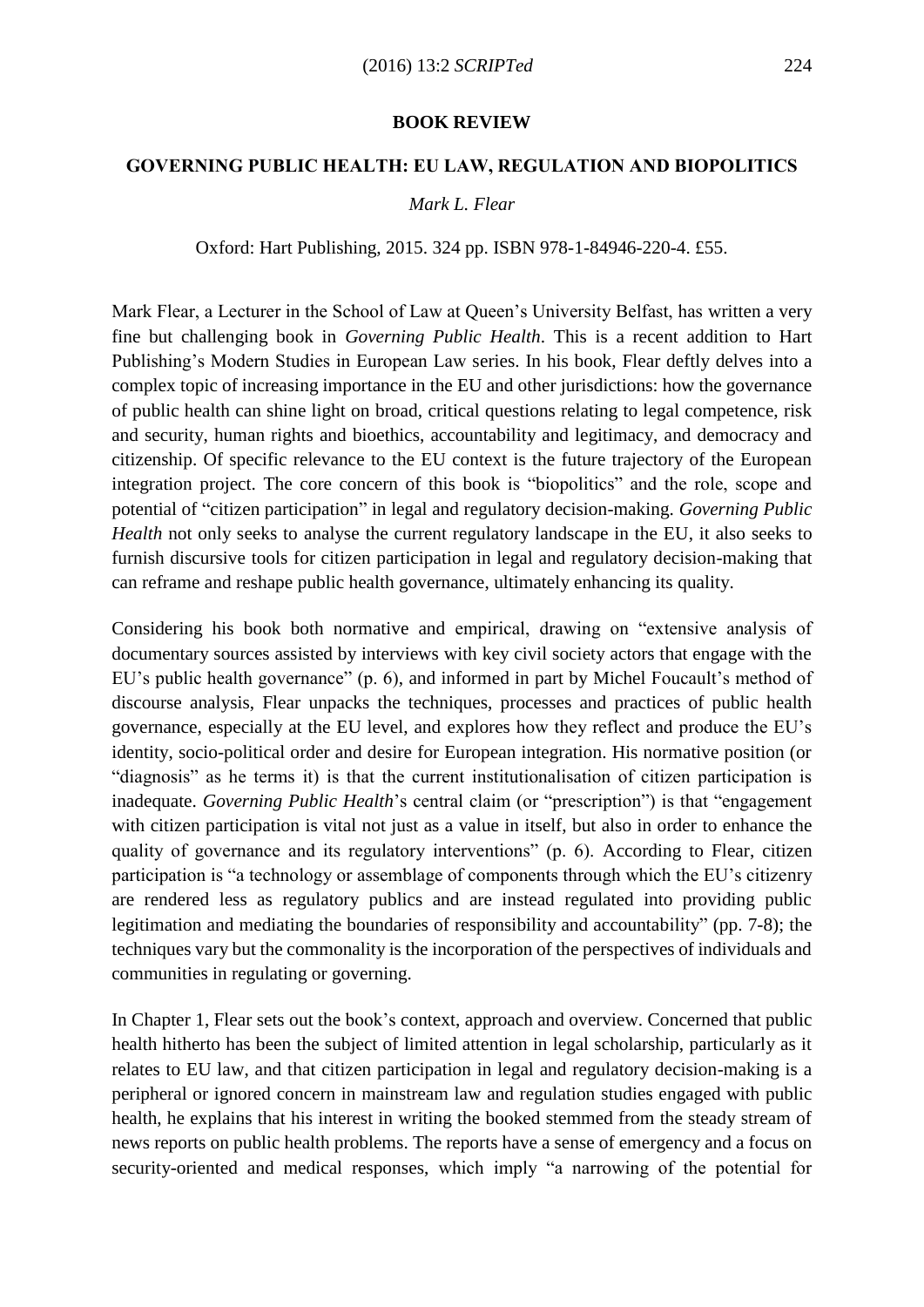political-democratic contestation" and a widening of the gulf "between governance and the governed" (p. 3). Flear's research agenda is to understand how public health problems are constituted and understood, how they are regulated, and how citizens might contribute towards legal and regulatory decision-making – whilst addressing why their participation is considered important.

The diagnosis of the extant inadequacy or marginalisation of citizen participation rests on three arguments. First, markets, risk and security, and human rights and ethics provide "key contours" for the EU's apparatus of governing public health and the policy domain. Risk and security are employed to regulate the dangers and threats to the circulation of people and things within the EU's internal market, while ethics and human rights have limited roles and are employed more as "legitimating devices." Second, neoliberalism has permeated traditionally non-market domains like public health, such that the EU actively seeks to shape the contours of its responsibility, i.e. when to claim success and when to define the limits of its accountability and blame in the event of failure. The third argument is that "the centrality and valorisation of scientific and technical knowledge and expertise by and within the risk-based technology used to regulate public health implicitly devalues and limits the scope and potential for citizen participation in decision-making" (p. 7). These three arguments in turn generate a fourth argument, namely that "the foundations of governance and its paradoxes, pitfalls and blind spots open up space and create possibilities for citizen participation in decision-making" (p. 8).

These arguments are expanded through the remaining eight chapters of the book, which is divided in two Parts. In Part I ("Governing Public Health"), Flear sketches the overarching level of EU governance in public health and some its central techniques, processes and practices. Chapter 2 details how the key contours for the technology governing public health and its policy domain are markets, risk and security, and ethics and human rights. The chapter also advances the argument that neoliberalism colours the governing technology and policy domain, establishing the boundaries of EU responsibility. Pointing to multiple EU policy documents, Flear argues that health policy is justified as a contribution to the economy, that is, maximising population health in order to optimise the economy: "Governing public health is increasingly central to producing and legitimating the EU's identity and socio-political order based on and oriented towards a more innovative, profitable and competitive health sector and wider economy in order to foster growth, jobs and prosperity through healthy citizens and freely circulating products and services" (p. 48).

Flear illustrates the central techniques, processes and practices through the specific case studies of cancer, HIV/AIDS (Chapter 4), and pandemics(Chapter 5). To focus here on cancer, Chapter 3 posits that the EU's governance of cancer is framed by risk and that a key priority is cancer treatment through innovative technologies that can promote industrial development and corporate profitability instead of health per se. This relates to the second of the book's core arguments, which is that neoliberalism operates in the governance of cancer, "particularly in delineating the boundaries of EU responsibility and accountability through attempts at governing at a distance seen in the partnership approach involving responsibilised actors, and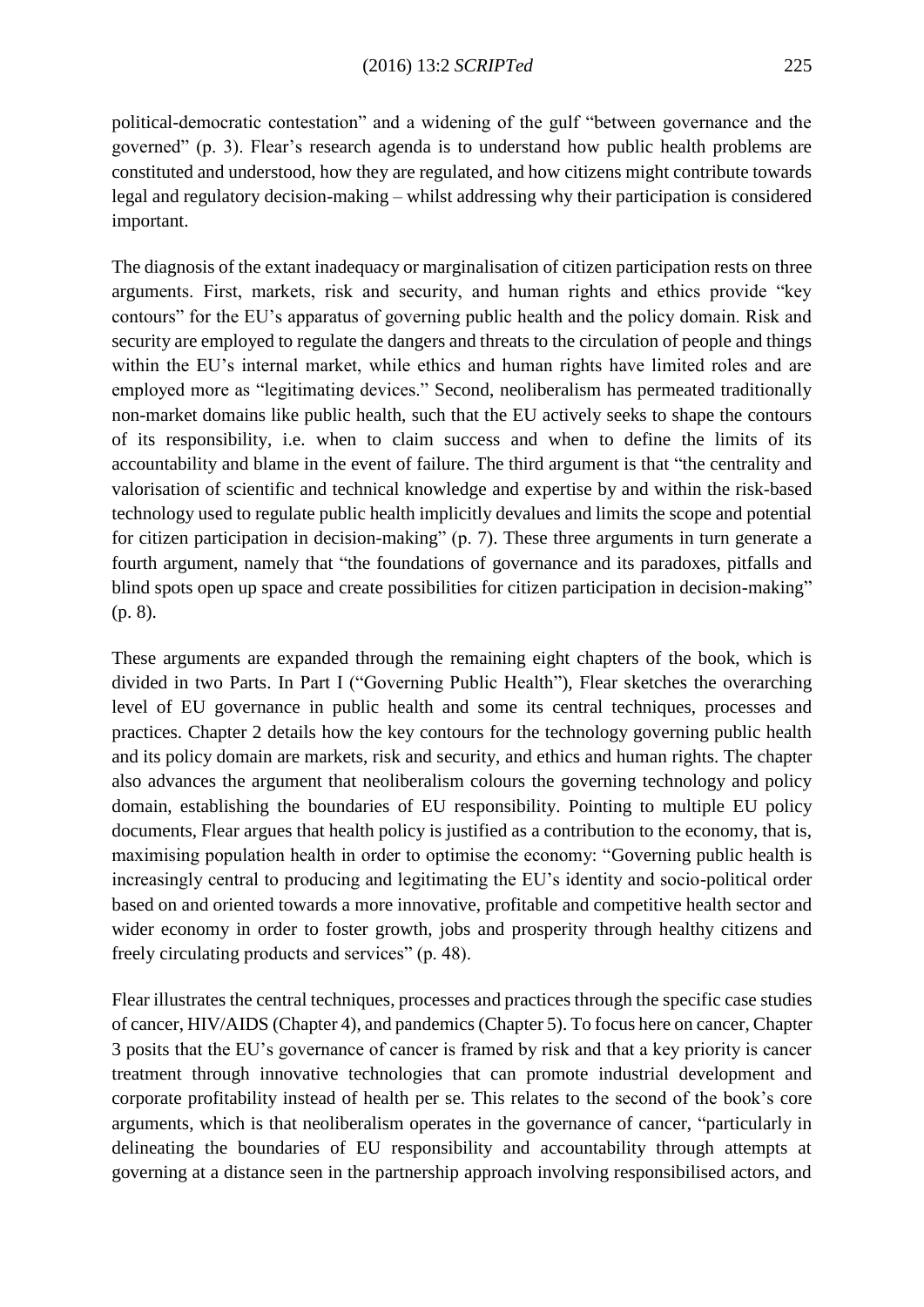in terms of the alignment and co-production of knowledge, governance and power" (p. 79). This partnership approach makes it easier for the EU to evade blame in the event of a failure to meet the clearly defined targets for reducing the incidence of cancer. While the EU's governance of cancer has been largely successful and reflects its identity as a public health actor, Flear believes that the techniques produce a socio-political order founded upon economic optimisation and the perpetuation of the project of European integration. Yet, because the techniques favour scientific and technical knowledge and expertise, it "configures governance in relation to those it governs, and in doing so it implicitly limits the potential contribution of citizens to decision-making" (p. 108).

In Part II ("Enhancing Citizen Participation in Governing Public Health"), Flear turns towards his "diagnosis" of the current institutionalisation of citizen participation as a key concern, and his claim that citizen participation is crucial to avert "the threat, that, if unaddressed, these regulatory failures and 'societal risks' could produce 'institutional risks', to the EU's standing and reputation, that undermine and delegitimate its governance, identity and project of integration" (p. 170). While there have been some attempts to include citizens in decisionmaking in the EU's public health domain, including through impact assessments and dialogue and collaboration around risk in the context of public health, they have been marked by configuring citizens in relation to scientific and technical knowledge and expertise, thereby perpetuating the much-maligned "deficit model" within which participation is viewed as a (topdown) means of education for citizens who ostensibly lack sufficient knowledge about science.

What are the details of Flear's prescription for improved citizen participation? He argues that there is possibility for opening discursive space and powering technologies of participation along two axes: one, the material or substantive scope for participation; second, diverse territories and multiplicity of peoples. Both lean towards increasing citizen participation to the widest possible extent such that citizens might even "control" (p. 190, fn 97) the decisionmaking process upstream – including in framing the issues – and throughout the governance process. As for resources that can empower citizen participation, bioethics and human rights both serve as powerful discourses that could "power discussion and technologies of participation and highlight concerns around framing, distribution and vulnerability" (p. 192). Another possible resource is so-called (supra-)stewardship responsibility, which means "the EU's *sui generis* or supranational nature and its responsibilities towards its citizens defined broadly to encompass 'the governed'" (p. 196). Taken together, Flear thinks that human rights, bioethics and (supra-)stewardship responsibility can open up a discursive space for citizens to publicly query issues around framing, distribution and vulnerability.

Chapters 7 and 8 offer illustrations of the ways in which "citizens might intervene to generate important supplementary knowledge on the distortions, failures, paradoxes and pitfalls – key normative dimensions – attendant to the EU's risk-based governance and its regulatory interventions" (p. 202). Chapter 7 explores the framing, gathering and production of knowledge in the context of indicators and clinical trials. Chapter 8 explains how the favouring of magic bullet responses and technological fixes (through e.g. pharmaceuticalisation) produces additional openings and possibilities for citizen participation, especially around vulnerability.